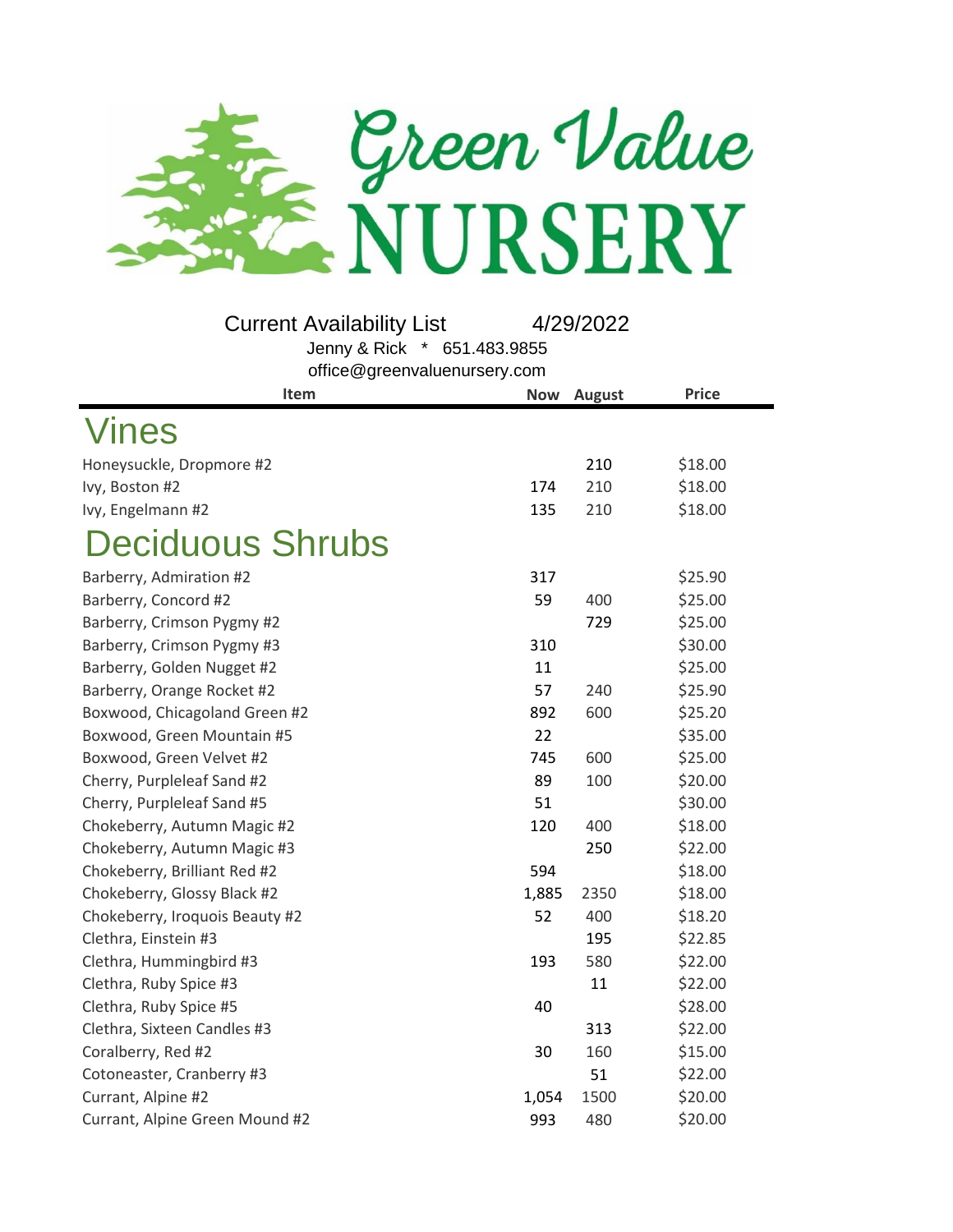| Currant, Alpine Green Mound #5  | 16    |      | \$28.00 |
|---------------------------------|-------|------|---------|
| Diervilla, Dw Honeysuckle #2    |       | 1168 | \$15.00 |
| Diervilla, Dw Honeysuckle #3    |       | 749  | \$20.00 |
| Dogwood, Allemans Compact #3    |       | 350  | \$22.00 |
| Dogwood, Bud's Yellow #2        | 11    |      | \$15.00 |
| Dogwood, Cardinal Redosier #3   |       | 500  | \$20.00 |
| Dogwood, Cardinal Redosier #5   |       | 232  | \$25.00 |
| Dogwood, Gray #2                | 427   | 900  | \$18.00 |
| Dogwood, Gray 'Muskingum' #2    | 71    |      | \$20.50 |
| Dogwood, Isanti #3              |       | 102  | \$20.00 |
| Dogwood, Isanti #5              |       | 18   | \$25.00 |
| Dogwood, Ivory Halo #2          | 9     | 500  | \$18.30 |
| Dogwood, Kelsey Dwarf #2        | 17    |      | \$18.00 |
| Dogwood, Red Gnome #2           |       | 100  | \$15.50 |
| Dogwood, Red Gnome #3           |       | 20   | \$20.50 |
| Dogwood, Red Gnome #5           |       | 65   | \$25.50 |
| Dogwood, Red Twigged Bailey #3  |       | 14   | \$20.00 |
| Euonymus, Chicago Fire #5       | 96    |      | \$30.00 |
| Euonymus, Little Moses #2       | 214   |      | \$25.00 |
| Euonymus, Winged Dwarf #2       | 1,516 |      | \$20.00 |
| Falsespirea, Dwarf #2           |       | 94   | \$15.00 |
| Fothergilla, Mount Airy #2      | 611   | 300  | \$20.00 |
| Fothergilla, Mount Airy #5      | 60    |      | \$30.00 |
| Hydrangea, Annabelle #2         |       | 984  | \$18.00 |
| Hydrangea, Annabelle #3         |       | 260  | \$22.00 |
| Hydrangea, Annabelle #5         |       | 122  | \$28.00 |
| Hydrangea, Bobo Pw #3           |       | 321  | \$31.35 |
| Hydrangea, Fire Light Pw #3     |       | 44   | \$31.35 |
| Hydrangea, Incrediball Pw #3    |       | 56   | \$31.60 |
| Hydrangea, Invincibelle Lime #2 | 40    |      | \$26.60 |
| Hydrangea, Limelight #3         |       | 86   | \$30.00 |
| Hydrangea, Limelight #5         |       | 368  | \$35.00 |
| Hydrangea, Little Lime Pw #3    |       | 323  | \$31.35 |
| Hydrangea, Little Quick Fire #3 |       | 235  | \$31.35 |
| Hydrangea, Pink Diamond #3      |       | 20   | \$22.00 |
| Hydrangea, Quick Fire Pw #3     |       | 272  | \$31.35 |
| Hydrangea, Tardiva #2           | 14    |      | \$15.00 |
| Hydrangea, Tardiva #3           |       | 55   | \$20.00 |
| Ilex, Afterglow #2              | 60    |      | \$18.00 |
| Ilex, Afterglow #3              |       | 135  | \$22.00 |
| Ilex, Jim Dandy #3              |       | 85   | \$22.00 |
| Ilex, Red Sprite #3             |       | 258  | \$22.00 |
| Ilex, Red Sprite #5             | 13    |      | \$28.00 |
| Lilac, Common Purple #2         | 491   | 525  | \$20.00 |
| Lilac, Common White #2          |       | 320  | \$20.00 |
| Lilac, Dwarf Miss Kim #2        | 937   | 300  | \$20.00 |
| Lilac, Dwarf Miss Kim #3        |       | 104  | \$25.00 |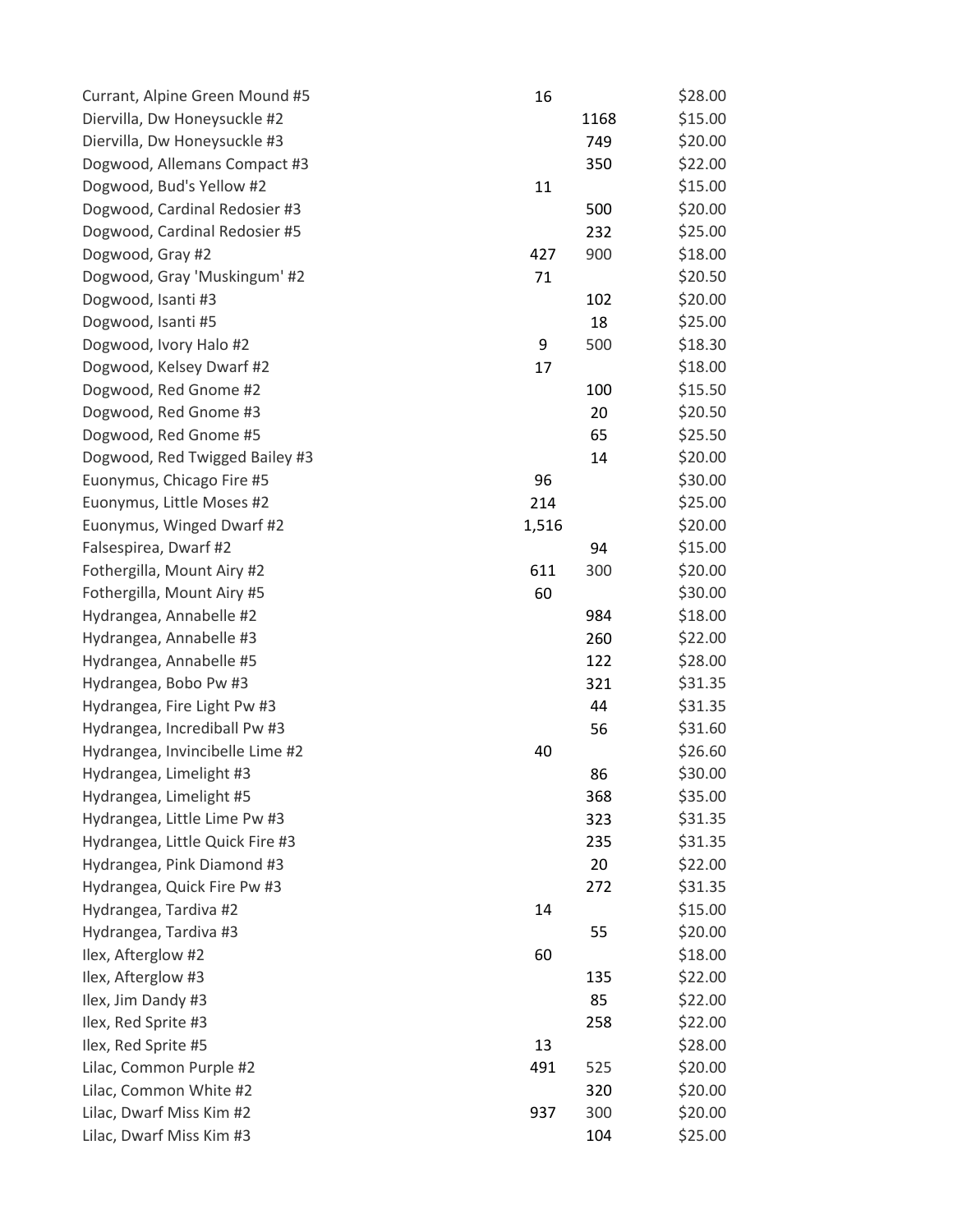| Ninebark, Dart'S Gold #2       | 110 |      | \$15.00 |
|--------------------------------|-----|------|---------|
| Ninebark, Dart'S Gold #5       |     | 127  | \$25.00 |
| Ninebark, Diabolo #2           |     | 295  | \$18.00 |
| Ninebark, Diabolo #3           |     | 300  | \$22.00 |
| Ninebark, Diabolo #5           |     | 162  | \$28.00 |
| Ninebark, Ginger Wine Pw #3    | 300 | 165  | \$31.30 |
| Potentilla, Dakota Sunspot #2  | 150 | 240  | \$15.30 |
| Potentilla, Dakota Sunspot #5  | 78  |      | \$25.30 |
| Potentilla, Goldfinger #2      | 28  | 20   | \$15.00 |
| Potentilla, Goldfinger #5      | 151 |      | \$25.00 |
| Potentilla, Katherine Dykes #2 | 138 |      | \$15.00 |
| Potentilla, Mango Tango #2     |     | 18   | \$15.30 |
| Potentilla, Mango Tango #3     |     | 40   | \$20.30 |
| Potentilla, Mckay's White #2   |     | 11   | \$15.00 |
| Potentilla, Mckay's White #3   |     | 65   | \$20.00 |
| Potentilla, Pink Beauty #2     |     | 100  | \$15.00 |
| Potentilla, Pink Beauty #3     |     | 190  | \$20.00 |
| Rose, Purple Pavement #2       | 65  | 210  | \$0.00  |
| Serviceberry, Regent #2        | 83  | 260  | \$18.00 |
| Smokebush, Grace #2            | 30  | 80   | \$25.00 |
| Smokebush, Royal Purple #2     |     | 48   | \$25.00 |
| Snowberry, White #2            | 65  |      | \$15.00 |
| Spirea, Birchleaf #2           | 35  | 200  | \$15.00 |
| Spirea, Birchleaf #3           |     | 83   | \$20.00 |
| Spirea, Birchleaf Glow Girl #3 |     | 294  | \$31.10 |
| Spirea, Birchleaf Glow Girl #5 | 20  |      | \$36.10 |
| Spirea, Bridalwreath #5        |     | 34   | \$25.00 |
| Spirea, Daphne #2              | 577 | 300  | \$15.00 |
| Spirea, Daphne #3              | 20  |      | \$20.00 |
| Spirea, Daphne #5              | 177 |      | \$25.00 |
| Spirea, Goldflame #2           |     | 500  | \$15.00 |
| Spirea, Goldflame #3           |     | 906  | \$20.00 |
| Spirea, Goldmound #2           |     | 1145 | \$15.00 |
| Spirea, Goldmound #3           |     | 188  | \$20.00 |
| Spirea, Goldmound #5           | 137 |      | \$25.00 |
| Spirea, Japanese White #2      |     | 362  | \$15.00 |
| Spirea, Japanese White #5      | 10  |      | \$25.00 |
| Spirea, Little Princess #2     | 625 | 1000 | \$15.00 |
| Spirea, Little Princess #3     |     | 100  | \$20.00 |
| Spirea, Little Princess #5     | 174 |      | \$25.00 |
| Spirea, Magic Carpet #2        |     | 1781 | \$15.00 |
| Spirea, Magic Carpet #3        |     | 991  | \$20.00 |
| Spirea, Magic Carpet #5        | 11  |      | \$25.00 |
| Spirea, Neon Flash #2          | 955 | 1500 | \$15.00 |
| Spirea, Neon Flash #3          |     | 121  | \$20.00 |
| Spirea, Neon Flash #5          | 80  |      | \$25.00 |
| Spirea, Snowmound #2           |     | 110  | \$15.00 |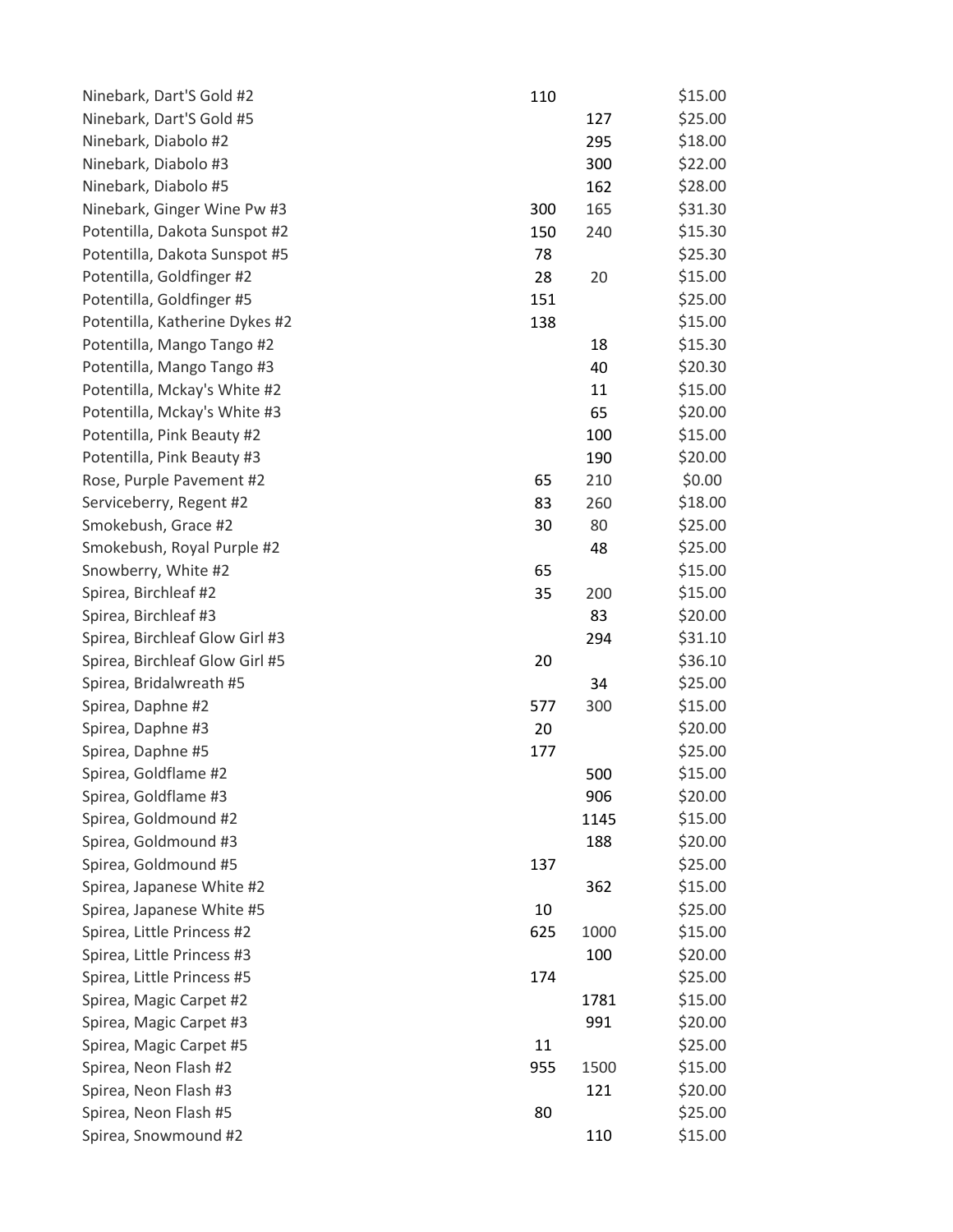| Stephanandra, Cutleaf #2        |     | 45   | \$15.00  |
|---------------------------------|-----|------|----------|
| Stephanandra, Cutleaf #3        |     | 27   | \$20.00  |
| Sumac, Fragrant Gro-Low #2      |     | 1000 | \$18.00  |
| Sumac, Staghorn #2              | 21  | 200  | \$15.00  |
| Sumac, Staghorn #5              | 202 |      | \$25.00  |
| Viburnum, Am. Compact #2        | 878 | 1600 | \$20.00  |
| Viburnum, Am. 'Wentworth' #2    | 233 | 100  | \$20.00  |
| Viburnum, Arrowwood #2          | 776 | 1000 | \$20.00  |
| Viburnum, Arrowwood #3          |     | 500  | \$25.00  |
| Viburnum, Arw. Blue Muffin #3   |     | 81   | \$31.00  |
| Viburnum, Arw. Blue Muffin #5   | 45  |      | \$36.00  |
| Viburnum, Arw. 'Red Feather' #5 | 113 | 280  | \$30.25  |
| Viburnum, Christom #5           |     | 281  | \$35.00  |
| Viburnum, European Compact #2   |     | 80   | \$20.00  |
| Viburnum, European Dwarf #2     | 212 |      | \$20.00  |
| Viburnum, Nannyberry #2         |     | 114  | \$20.00  |
| Viburnum, Wayfaring Mohican #2  | 320 | 260  | \$20.00  |
| Weigela, Alexandra #5           |     | 570  | \$35.00  |
| Weigela, Minuet Dwarf #2        | 32  | 500  | \$18.00  |
| Weigela, Purple Effect #3       |     | 475  | \$31.25  |
| Weigela, Red Prince #3          |     | 270  | \$22.00  |
| Weigela, Red Prince #5          |     | 60   | \$28.00  |
| Weigela, Tango #2               | 46  | 400  | \$18.00  |
| Weigela, Wine & Roses Pw #3     |     | 129  | \$30.00  |
| Willow, Dwarf Blue Arctic #2    | 177 |      | \$15.00  |
| Willow, Tri Color #5            | 15  |      | \$25.00  |
| <b>Evergreens</b>               |     |      |          |
| Arborvitae, Degroot'S Spire #7  |     | 50   | \$65.00  |
| Arborvitae, Hetz Midget #2      | 76  |      | \$25.00  |
| Arborvitae, Holmstrup #2        | 62  |      | \$25.00  |
| Arborvitae, Holmstrup #7        |     | 50   | \$65.00  |
| Arborvitae, Little Giant #2     |     | 234  | \$25.00  |
| Arborvitae, North Pole Pw #2    | 134 |      | \$26.00  |
| Arborvitae, North Pole Pw #3    |     | 216  | \$36.00  |
| Arborvitae, Rushmore #5         |     | 50   | \$45.00  |
| Arborvitae, Techny #5           |     | 120  | \$45.00  |
| Arborvitae, Techny #7           |     | 43   | \$65.00  |
| Juniper, Blue Arrow #5          |     | 30   | \$45.00  |
| Juniper, Medora #5              |     | 50   | \$45.00  |
| Juniper, Scandia #2             | 103 |      | \$25.00  |
| Juniper, Sea Green #2           | 199 |      | \$25.00  |
| Juniper, Sky Rocket #5          |     | 30   | \$45.00  |
| Microbiota, Russian Cypress #2  | 268 | 560  | \$25.00  |
| Pine, Mugho 'Slowmound' #2      | 124 |      | \$35.00  |
| Spruce, Colo. Blue Globe #10    | 41  |      | \$200.00 |
| Yew, Taunton #2                 | 589 | 500  | \$25.00  |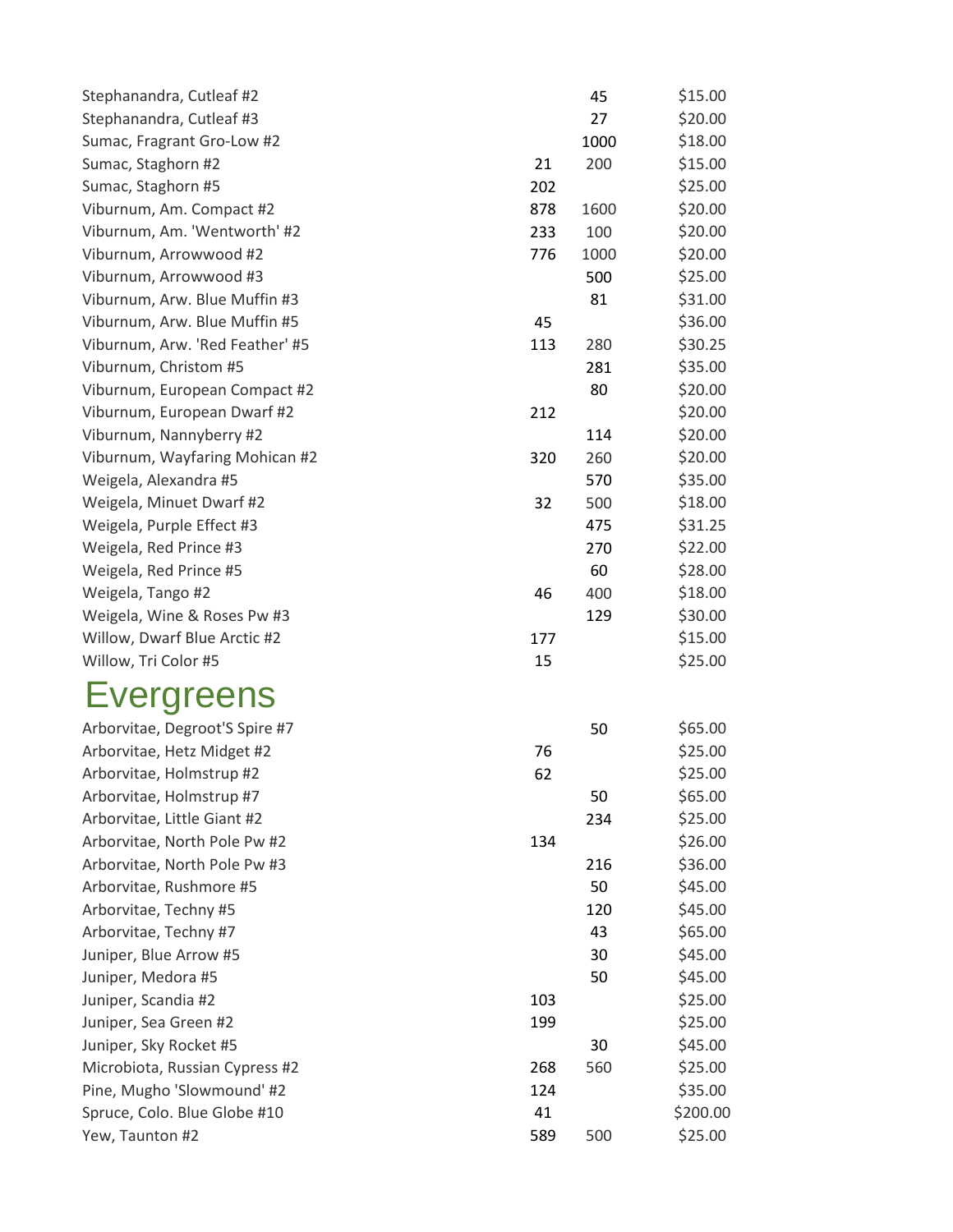## Grasses

| Big Bluestem, Blackhawks #2     |     | 620                  | \$20.25  |
|---------------------------------|-----|----------------------|----------|
| Big Bluestem, Red October #2    |     | 587                  | \$20.25  |
| Feather Reed, Karl Foerster #1  |     | 3483                 | \$10.00  |
| Feather Reed, Karl Foerster #2  | 121 | 2500                 | \$15.00  |
| Feather Reed, Karl Foerster #5  |     | 443                  | \$25.00  |
| Feather Reed, Korean #2         | 155 | 210                  | \$15.00  |
| Feather Reed, Overdam #1        |     | 100                  | \$10.00  |
| Feather Reed, Overdam #2        | 269 | 200                  | \$15.00  |
| Little Bluestem, Blue Heaven #2 | 118 | 300                  | \$20.00  |
| Little Bluestem, Standing Ovati |     | 480                  | \$20.20  |
| Miscanthus, Flame #2            | 177 | 380                  | \$15.00  |
| Miscanthus, Flame #5            | 17  | 100                  | \$25.00  |
| Prairie Dropseed #1             |     | 460                  | \$10.00  |
| Switch, 'Ruby Ribbons' #2       |     | 166                  | \$20.20  |
| Switch, 'Shenandoah' #1         |     | 100                  | \$10.00  |
| Switch, 'Shenandoah' #2         | 487 | 200                  | \$15.00  |
| <b>Ornamental Trees</b>         |     |                      |          |
| Hydrangea, Fire & Ice tree #10  |     | 18                   | \$100.00 |
| Hydrangea, Phantom Tree #10     |     | 10                   | \$100.00 |
| Hydrangea, PinkDiamond Tree #10 |     | 125                  | \$100.00 |
| Hydrangea, Pinky Winky Tree #10 |     | 105                  | \$100.00 |
| Hydrangea, SweetSummer Tree #10 |     | 45                   | \$100.00 |
| <b>Perennials</b>               |     | <b>Ready In June</b> |          |
| Allium, Summer Beauty #1        |     | 319                  | \$12.00  |
| Amsonia, Blue Ice #1            |     | 191                  | \$10.00  |
| Anemone, Robustissima #1        |     | 150                  | \$10.00  |
| Aralia, Sun King #2             | 70  | 300                  | \$25.00  |
| Artemisia, Silver Mound #1      |     | 172                  | \$10.00  |
| Aruncus, Goat's Beard Dwarf #1  | 22  | 100                  | \$10.00  |
| Asclepias, Swamp Milkweed #1    | 335 | 432                  | \$10.00  |
| Aster, Purple Dome #1           |     | 247                  | \$10.00  |
| Aster, Wood's Pink #1           |     | 286                  | \$10.00  |
| Aster, Wood's Purple #1         |     | 392                  | \$3.70   |
| Astilbe, Delft Lace #1          |     | 88                   | \$14.00  |
| Astilbe, Deutschland #1         | 7   | 200                  | \$10.00  |
| Astilbe, Fanal #1               |     | 826                  | \$10.00  |
| Astilbe, Montgomery #1          |     | 197                  | \$10.00  |
| Astilbe, Ostrich Plume #1       | 431 |                      | \$10.00  |
| Astilbe, Purple Candles #1      |     | 10                   | \$10.00  |
| Astilbe, Rheinland #1           |     | 24                   | \$10.00  |
| Astilbe, Sprite #1              |     | 86                   | \$10.00  |
| Black Eyed Susan, Am. Gold Rush |     | 469                  | \$10.00  |
| Bleeding Heart, Luxuriant #1    |     | 97                   | \$10.00  |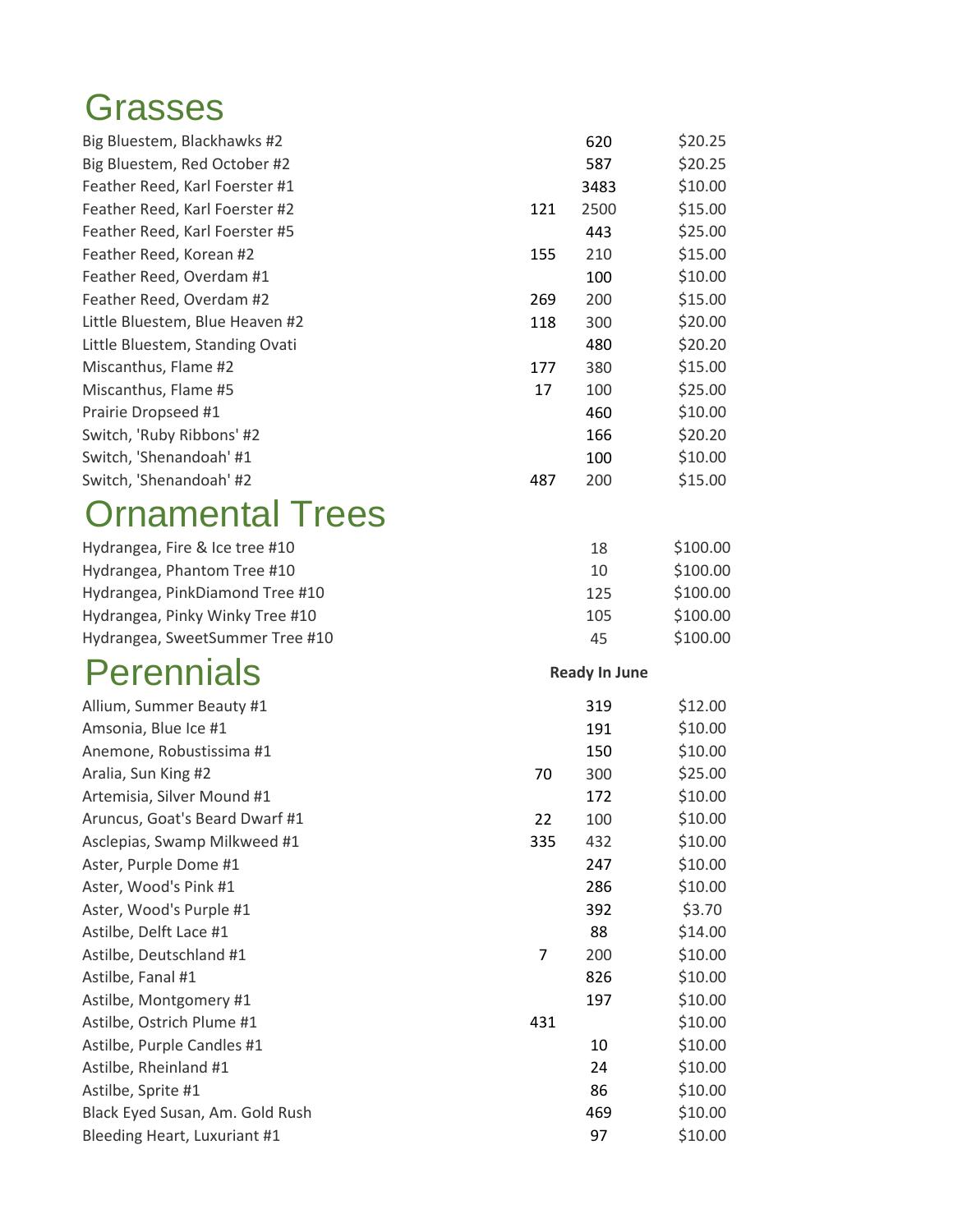| Bleeding Heart, Old Fshd. Pink  |     | 170  | \$10.00 |
|---------------------------------|-----|------|---------|
| Bleeding Heart, Old Fshd. Whte  |     | 112  | \$10.00 |
| Bleeding Heart, Valentine #1    |     | 250  | \$12.00 |
| Chelone, Hot Lips #1            | 95  | 288  | \$10.00 |
| Chelone, Tiny Tortuga #1        |     | 207  | \$12.00 |
| Coneflower, Cheyenne Spirit#1   |     | 554  | \$10.00 |
| Coneflower, Magnus #1           |     | 1243 | \$10.00 |
| Coneflower, Pow Wow White #1    |     | 468  | \$10.00 |
| Coneflower, Pow Wow Wild Berry  |     | 386  | \$10.00 |
| Coneflower, Tomato Soup #1      | 10  |      | \$15.00 |
| Coral Bells, Palace Purple #1   | 181 | 432  | \$10.00 |
| Coral Bells, Plum Pudding #1    | 212 |      | \$15.00 |
| Coreopsis, Moonbeam #1          |     | 248  | \$10.00 |
| Coreopsis, Zagreb #1            |     | 180  | \$10.00 |
| Daisy, Shasta 'Becky' #1        |     | 279  | \$10.00 |
| Daisy, Shasta 'Snowcap' #1      | 26  | 432  | \$10.00 |
| Daylily, Black Eyed Stella #1   | 62  |      | \$12.00 |
| Daylily, Bodacious Returns #1   | 122 |      | \$12.00 |
| Daylily, Bodacious Returns #2   | 48  |      | \$20.00 |
| Daylily, Happy Returns #1       |     | 521  | \$10.00 |
| Daylily, Little Grapette #1     | 59  | 100  | \$12.00 |
| Daylily, On Top #1              | 19  |      | \$12.00 |
| Daylily, Pandora's Box #1       |     | 68   | \$10.00 |
| Daylily, Purple D'Oro #1        |     | 24   | \$10.00 |
| Daylily, Rocket City #1         |     | 72   | \$10.00 |
| Daylily, Stella D'Oro #1        |     | 713  | \$10.00 |
| Daylily, Stella Supreme #1      |     | 171  | \$10.00 |
| Dianthus, Fire Witch #1         |     | 247  | \$10.00 |
| Dianthus, Frosty Fire #1        |     | 342  | \$10.00 |
| Dianthus, Pink Lemonade #1      |     | 271  | \$10.00 |
| Eupatorium, Baby Joe #1         |     | 129  | \$14.00 |
| Eupatorium, Gateway #1          | 12  | 200  | \$12.00 |
| Eupatorium, Little Joe #1       | 19  | 200  | \$12.00 |
| Gaillardia, Arizona Red #1      |     | 358  | \$10.00 |
| Gaillardia, Arizona Sun #1      |     | 272  | \$10.00 |
| Geranium, Bevan's Variety #1    | 160 |      | \$10.00 |
| Geranium, Karmina #1            | 12  |      | \$10.00 |
| Geranium, Max Frei #1           | 85  | 100  | \$10.00 |
| Geranium, Rozanne #1            | 51  | 100  | \$18.00 |
| Geum, Sea Breeze #1             | 92  |      | \$15.00 |
| Geum, Solid Gold Dancer #1      |     | 100  | \$15.00 |
| Geum, Spanish Fly #1            |     | 100  | \$15.00 |
| Helenium, Siesta #1             | 9   | 216  | \$14.00 |
| Heliopsis, Bleeding Hearts #1   | 20  |      | \$10.00 |
| Heliopsis, Sunstruck #1         | 14  | 216  | \$10.00 |
| Hosta, Abiqua Drinking Gourd #1 |     | 168  | \$10.00 |
| Hosta, Albomarginata #1         |     | 67   | \$10.00 |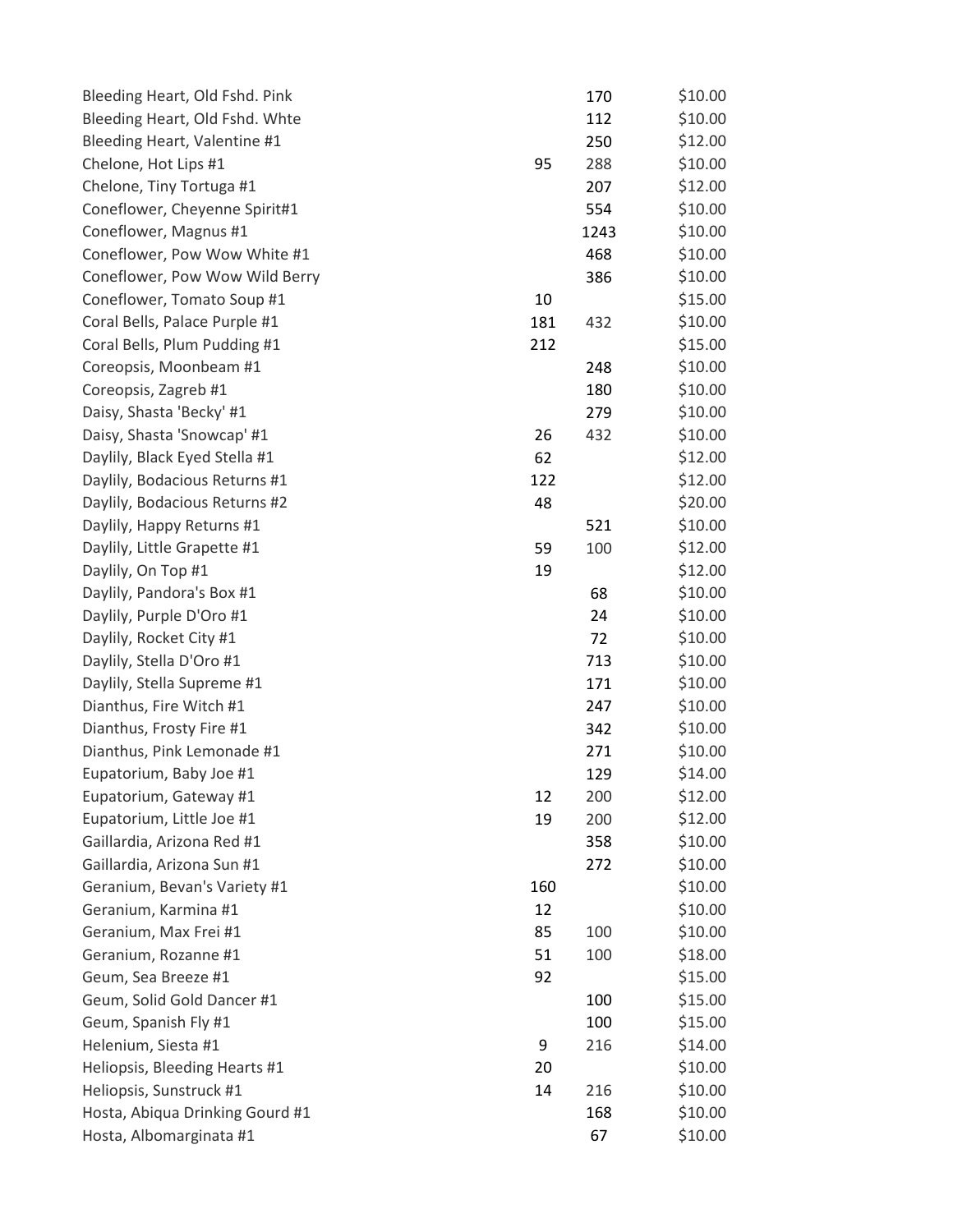| Hosta, August Moon #1           |                | 158 | \$10.00 |
|---------------------------------|----------------|-----|---------|
| Hosta, Big Daddy #1             |                | 48  | \$10.00 |
| Hosta, Blue Angel #1            |                | 162 | \$10.00 |
| Hosta, Blue Cadet #1            | 52             |     | \$10.00 |
| Hosta, Blue Ivory #1            | 22             |     | \$18.00 |
| Hosta, Francee #1               |                | 101 | \$15.00 |
| Hosta, Frances Williams #1      |                | 100 | \$0.00  |
| Hosta, Jurassic Park #1         |                | 99  | \$0.00  |
| Hosta, Krossa Regal #1          |                | 266 | \$0.00  |
| Hosta, Patriot #1               | 386            | 300 | \$0.00  |
| Hosta, Stained Glass #1         |                | 36  | \$10.00 |
| Hosta, Sum And Substance #1     |                | 105 | \$10.00 |
| Hosta, Whirlwind #1             |                | 39  | \$10.00 |
| Hyssop, Blue Fortune #1         |                | 287 | \$10.00 |
| Iris, Blue Flag #1              |                | 100 | \$10.00 |
| Liatris, Kobold #1              |                | 225 | \$10.00 |
| Liatris, White #1               |                | 302 | \$10.00 |
| Ligularia, Othello #1           |                | 92  | \$10.00 |
| Ligularia, The Rocket #1        | $\overline{2}$ | 100 | \$10.00 |
| Lobelia, Cardinalis #1          | 4              | 288 | \$10.00 |
| Lychnis, Lipstick #1            | 57             |     | \$10.00 |
| Monarda, Fireball #1            |                | 285 | \$12.00 |
| Monarda, Jacob Kline #1         | 84             |     | \$10.00 |
| Monarda, Raspberry Wine #1      |                | 91  | \$10.00 |
| Nepeta, Walker's Low #1         |                | 191 | \$10.00 |
| Penstemon, Dark Towers #1       | 44             | 288 | \$12.00 |
| Peony, Do Tell #2               | 47             |     | \$28.00 |
| Phlox, 'Bubblegum Pink' #1      |                | 124 | \$12.00 |
| Phlox, Fashionably Early Flamin |                | 258 | \$10.00 |
| Phlox, 'Minnie Pearl' #1        | 33             |     | \$10.00 |
| Platycodon, Astra Dble Blue #1  |                | 268 | \$10.00 |
| Platycodon, Astra Double Pink # | 60             | 216 | \$10.00 |
| Sage, Russian #1                |                | 124 | \$10.00 |
| Sage, Russian 'Little Spire' #1 |                | 115 | \$10.00 |
| Salvia, Blue Hill #1            |                | 204 | \$10.00 |
| Salvia, Caradonna #1            | 178            | 288 | \$10.00 |
| Salvia, Rose Marvel #1          |                | 500 | \$10.00 |
| Sedum, Autumn Fire #1           |                | 987 | \$10.00 |
| Sedum, Cutting Edge #1          |                | 136 | \$10.00 |
| Sedum, Dazzleberry #1           |                | 116 | \$10.00 |
| Sedum, Edelweiss #1             |                | 189 | \$10.00 |
| Sedum, Firecracker #1           |                | 237 | \$10.00 |
| Sedum, Kay's Little Joy #1      | 124            | 192 | \$10.00 |
| Sedum, Neon #1                  |                | 71  | \$10.00 |
| Sedum, Wildfire #1              |                | 75  | \$10.00 |
| Tradescantia, Sweet Kate #1     | 11             |     | \$12.00 |
| Veronica, Red Fox #1            | 292            | 144 | \$10.00 |